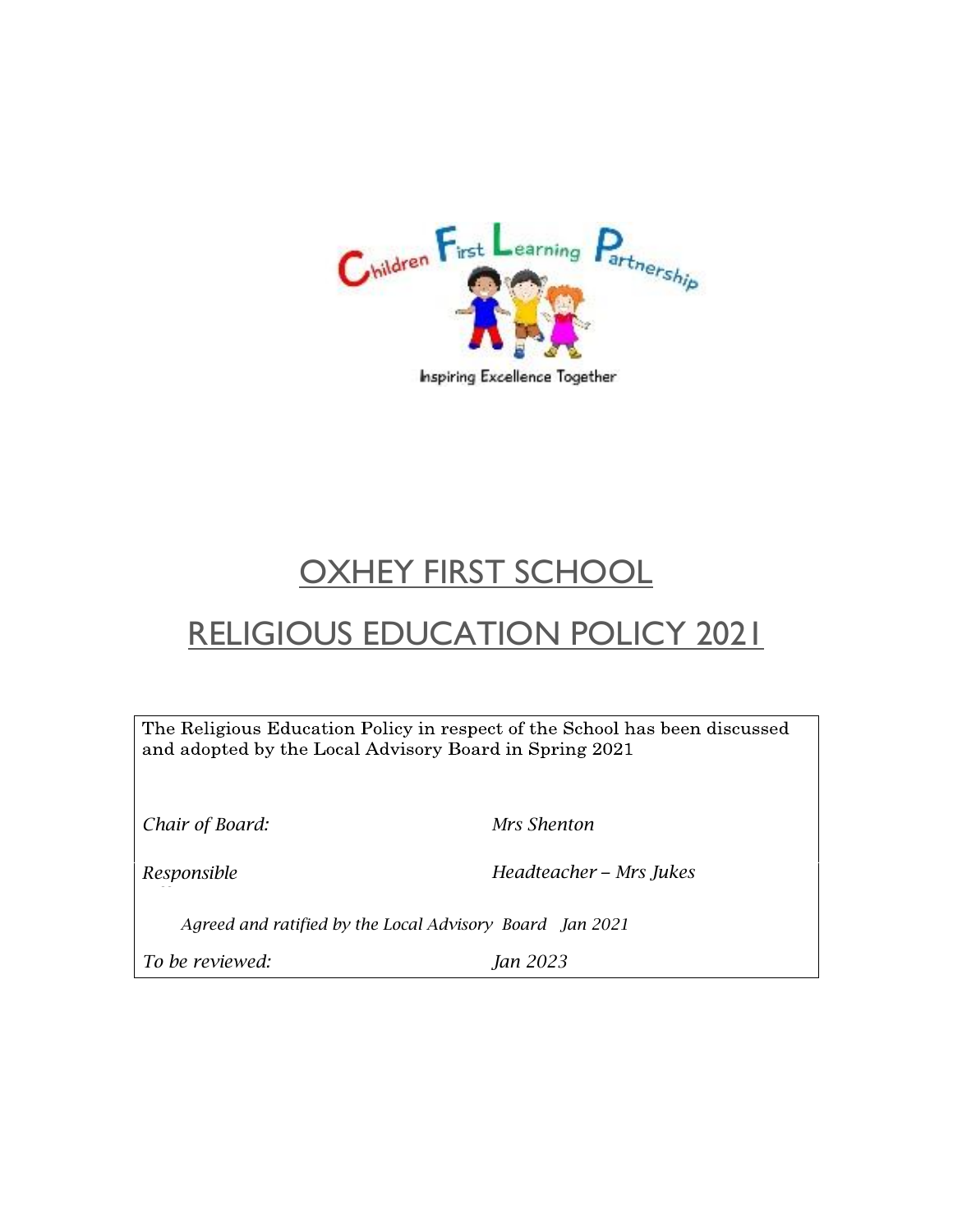#### **Oxhey First School**

#### **Religious Education Policy 2021**

#### **(To be read in conjunction with the school's RE and PSHRE Ed policies)**

The overall intent of our school curriculum is to:

**Recognise uniqueness**: in our pupils, staff, resources and whole school community

**Be Inclusive:** recognizing learning styles, learning needs at all levels and providing solutions to any barriers to learning we encounter

**Engage and Inspire:** through knowledge rich, highly enriched, progressive and purposeful contexts

**Promote Aspiration:** offering challenge and accountability

**Create citizens of the Future:** who thrive on responsibility, see difference as a strength of our community and use democracy to embed their own values and beliefs.

### **Rationale**

Our R.E. curriculum strives to drive all of these intentions and links very closely to the achievement and development of them all. Our R.E curriculum promotes the spiritual, moral, cultural and social development of the children at our school and prepares them for the opportunities and experiences of life in modern Britain.

# **Intent**

To help prepare and equip all pupils for life and citizenship in today's plural Britain through fostering in each pupil an increasing level of religious literacy.

### **Implementation**

The position of Religious Education on the School Curriculum has been consolidated through a succession of primary legislation, from the Education Act of 1944 through to the Education Act of 1996 and the School Standards Framework Act of 1998.

- In Community schools Religious Education must be taught in accordance with the locally agreed syllabus. Teaching must not be distinctive of any particular religious denomination.
- The Agreed Syllabus must reflect the fact that the religious traditions in Great Britain are in the main Christian, whilst taking account of the teaching practices of others principle religions represented in Great Britain.

The schools in the Biddulph pyramid have agreed on Hinduism and Judaism as the two other faiths, in addition to Christianity, to be explored by the end of Key Stage Two. At Key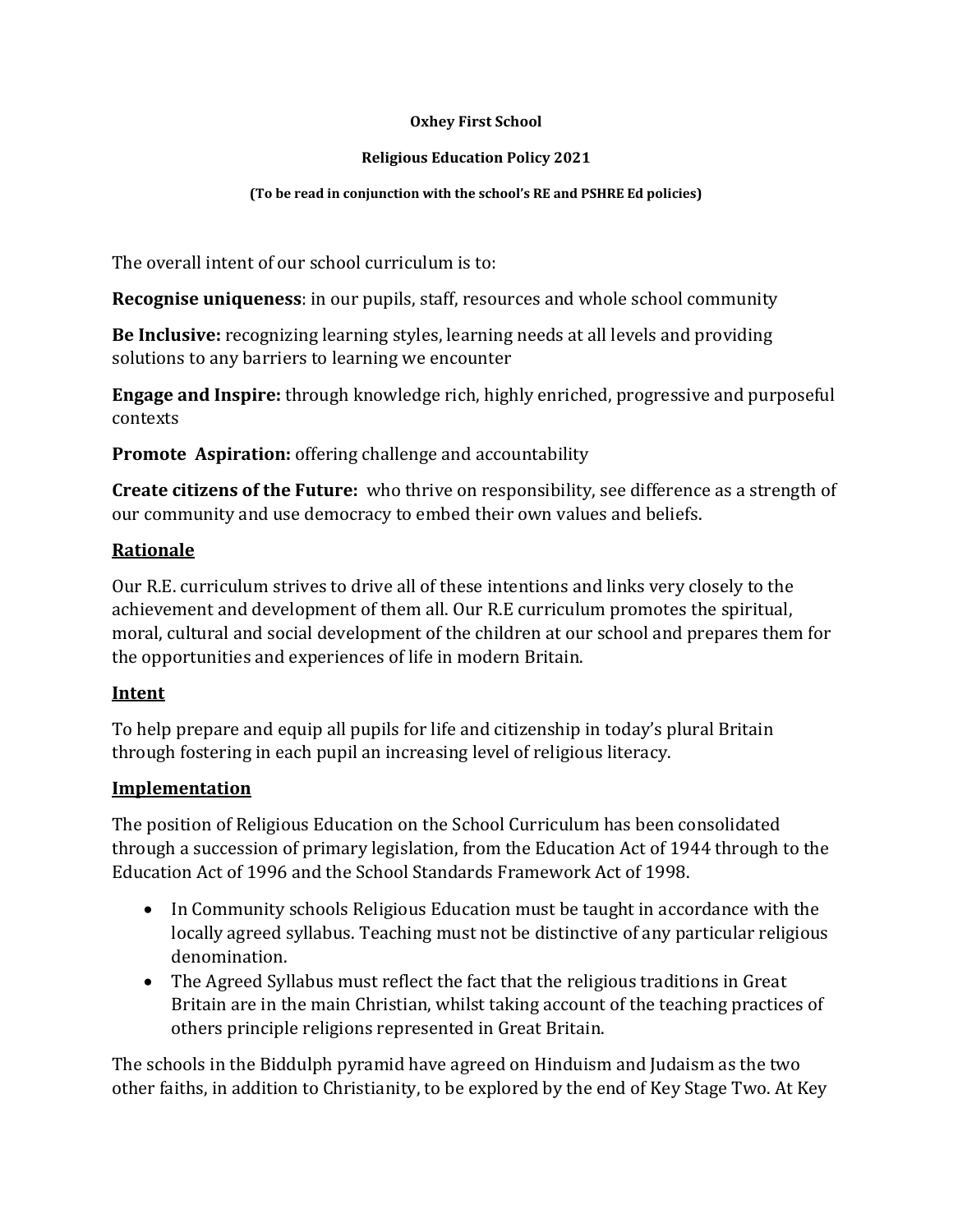Stage 1 and 2 the Programmes of Study will be delivered through discrete units and lessons or through a themed approach where appropriate.

Our Religious Education curriculum is planned in accordance with the Staffordshire Agreed Syllabus with the aim that children should acquire:

- An increasing core of insightful knowledge concerning religions and beliefs, both in Britain and in more global terms by exploring religious beliefs, teachings and practices.
- Knowledge and understanding of religious stories, sacred texts, lifestyles, rituals and symbolism that offer insight into religious experience and living within a faith community.
- A developing capacity to engage with ultimate questions and to formulate their own sense of identity and values.
- Engagement with fundamental questions, appreciating the human and religious questions that are raised by life and its experiences, and through which meaning, significance and value are forged.
- The skills to be able to relate the things studied and discussed to their own experience.
- A growing range of the social, spiritual and emotional skills and dispositions appropriate to living well in a religiously plural and open society.
- Opportunities to reflect on the reality of religious diversity and on the issues raised by living in a diverse world.
- Developing skills of analysis and discernment in relation to prejudice, discrimination and bias, together with skills of self-awareness, moral judgement and responsible choice.

# **Unit Pathway**

In order to make R.E. a lively and active subject, we employ a variety of teaching methods including art, music, discussion, the development of thinking skills, drama, the use of artefacts, pictures, stories, and the use of periods of reflection. Where possible we would like our pupils to have opportunities to encounter local faith communities through visits to local places of worship or visits from members of local faith communities to the school.

# **Lesson Pathway**

We believe in quality first teaching which involves:

- Highly focused lesson design with sharp learning intentions.
- The introduction of new and consolidation of key vocabulary.
- High demands of pupil involvement and engagement with their learning and high levels of interaction for all pupils.
- Appropriate use of teacher questioning, modelling and explaining.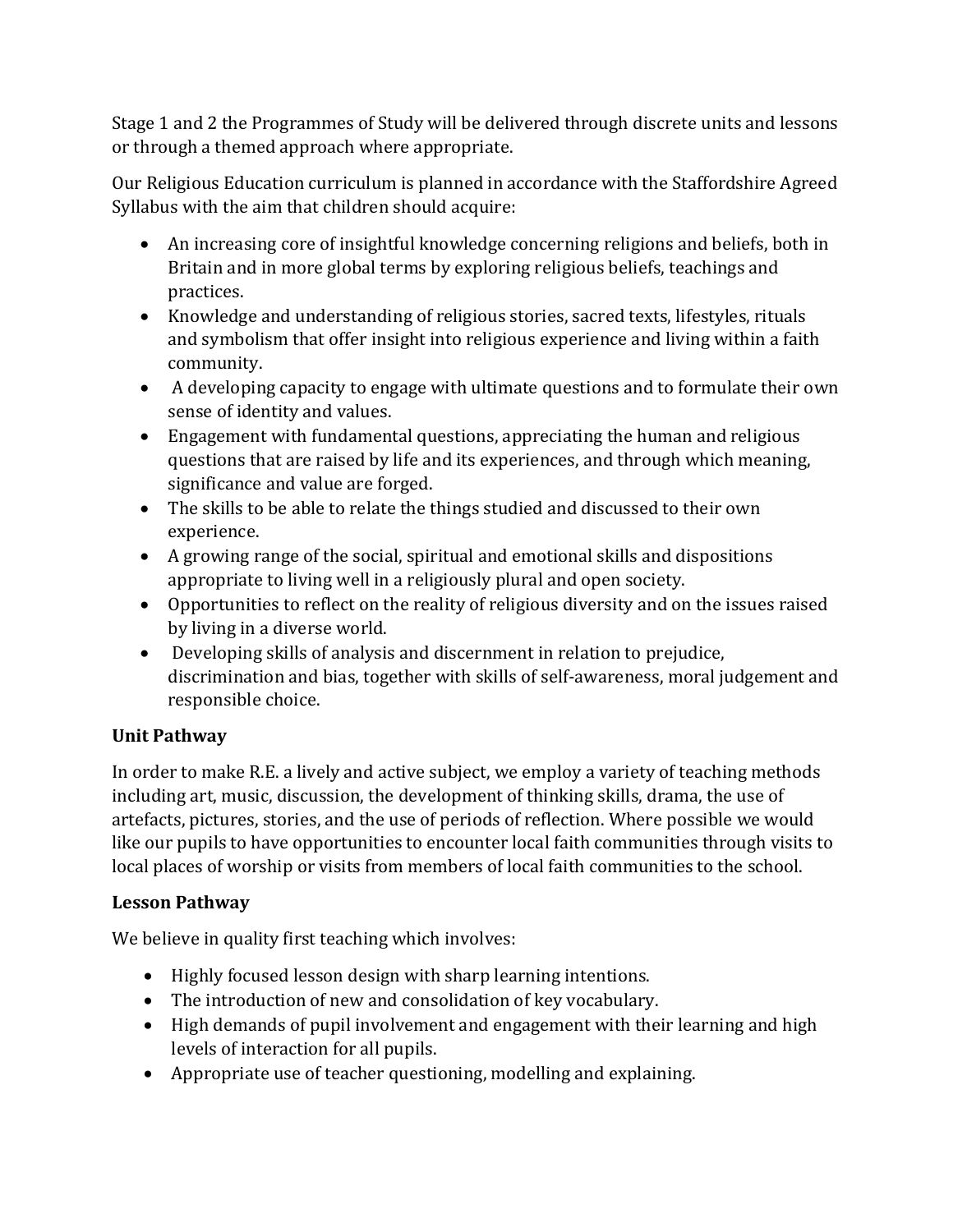- An emphasis on learning through dialogue, with regular opportunities for pupils to talk both individually and in groups.
- An expectation that pupils will accept responsibility for their own learning by responding to feedback.

### **Special Educational Needs**

Teaching and resources will be differentiated as appropriate to address the needs of these children in order for them to have full access to the content of the R.E. curriculum.

## **Impact**

Through the R.E curriculum children will:

EYFS:

- Begin to explore religion in terms of special people, books, times, places and visit places of worship where appropriate
- Reflect on their own feelings and experiences and use their imagination and curiosity to develop their appreciation of the world in which they live.

Key Stage One:

- Be given the opportunity to communicate their own questions, experiences and spiritual insights in appropriate ways and in a secure environment
- Learn from experience that they are personally valued and discover the value of other people and of things that are sacred or special to them
- Hear religious, and other stories, which have a bearing on aspects of their own experience and learning what happens on occasions when religious people meet together for worship and celebration.

Key Stage Two:

- Become familiar with a range of religious ideas and themes, how these are communicated through sacred literature and symbolic language, and what bearing they have on the lives of people today
- Learn about the life and principal teachings of Jesus and other religious figures and have the opportunity to raise and consider their own questions and concerns from religious stories and experiences.

# **Assessment**

Our impact will be evidenced and measured through the assessment of R.E. in a wide variety of ways and will build up throughout the programmes of study, themes and over the individual child's school life. Evidence may include follow up tasks, 2Simple evidence,